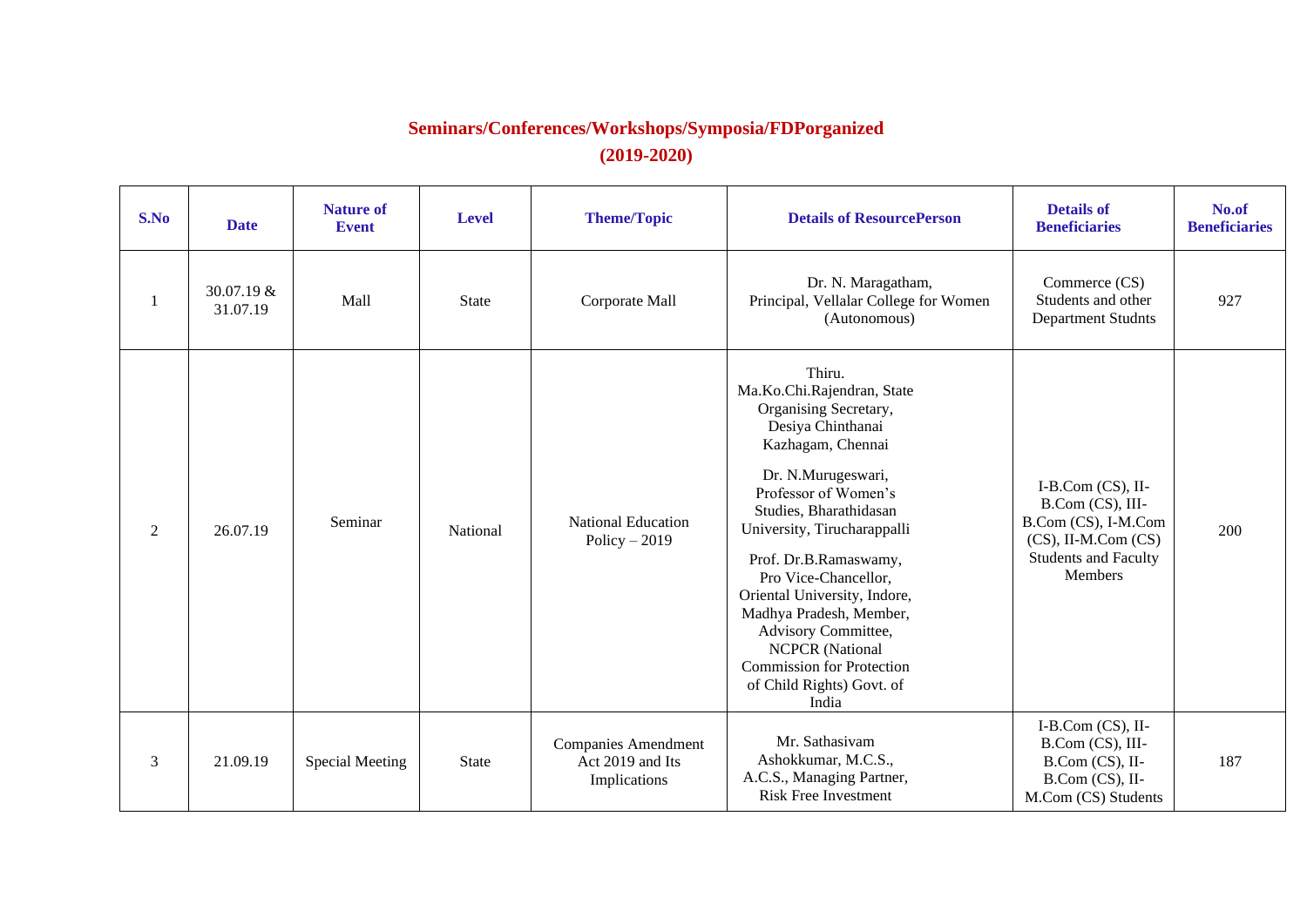|                 |          |                                                  |              |                                                     | Services & Company<br>Secretary in Practice, Erode                                                                                              | and Faculty Members                                                                                                          |     |
|-----------------|----------|--------------------------------------------------|--------------|-----------------------------------------------------|-------------------------------------------------------------------------------------------------------------------------------------------------|------------------------------------------------------------------------------------------------------------------------------|-----|
| $\overline{4}$  | 19.02.20 | Workshop                                         | <b>State</b> | Smart Techniques in<br>Solving Aptitude<br>Problems | . Dr. K. K. Myithili,<br>Associate Professor & Head,<br>Department of Mathematics<br>(CA), Vellalar College for<br>Women (Autonomous),<br>Erode | II-B.Com (CS) and I-<br>M.Com (CS) Students                                                                                  | 69  |
| 5               | 20.02.20 | workshop                                         | <b>State</b> | <b>Fundamentals of Online</b><br>Trading            | Mr. A. Gajendaran and Mr.<br>S. Dhanasekaran, Risk Free<br>Investments, Erode                                                                   | III B.Com (CS),<br>I.M.Com (CS) and II<br>M.Com (CS) Students                                                                | 72  |
| 6               | 03.05.20 | Faculty<br>Development<br>Programme              | National     | Covid19 and Stock<br>Market Crush                   | Vijay K.Subramanian,<br>Director, Swinburne<br>Research - India, Swinburne<br>University of Technology,<br>Australia                            | Faculty Members and<br><b>Research Scholars</b>                                                                              | 77  |
| $7\phantom{.0}$ | 03.05.20 | Student<br>Development<br>Programme              | <b>State</b> | Past-Present-Future-<br><b>TENSE of Success</b>     | Dr.S.Senbaganathan,<br>Assistant Professor,<br>Department of Commerce,<br>RD Govt. Arts College,<br>Sivagangai                                  | I-B.Com $(CS)$ , II-<br>B.Com (CS), III-<br>B.Com (CS), II-<br>B.Com (CS), II-<br>M.Com (CS) Students<br>and Faculty Members | 220 |
| $\,8\,$         | 14.05.20 | <b>Students Self</b><br>Development<br>Programme | <b>State</b> | <b>Indian Constitution</b>                          | P.Muthulakshmi and<br>R.Harshavarthini of III<br>B.Com (CS)                                                                                     | $II-B.Com$ (CS), $III-$<br>B.Com (CS) Students                                                                               | 79  |